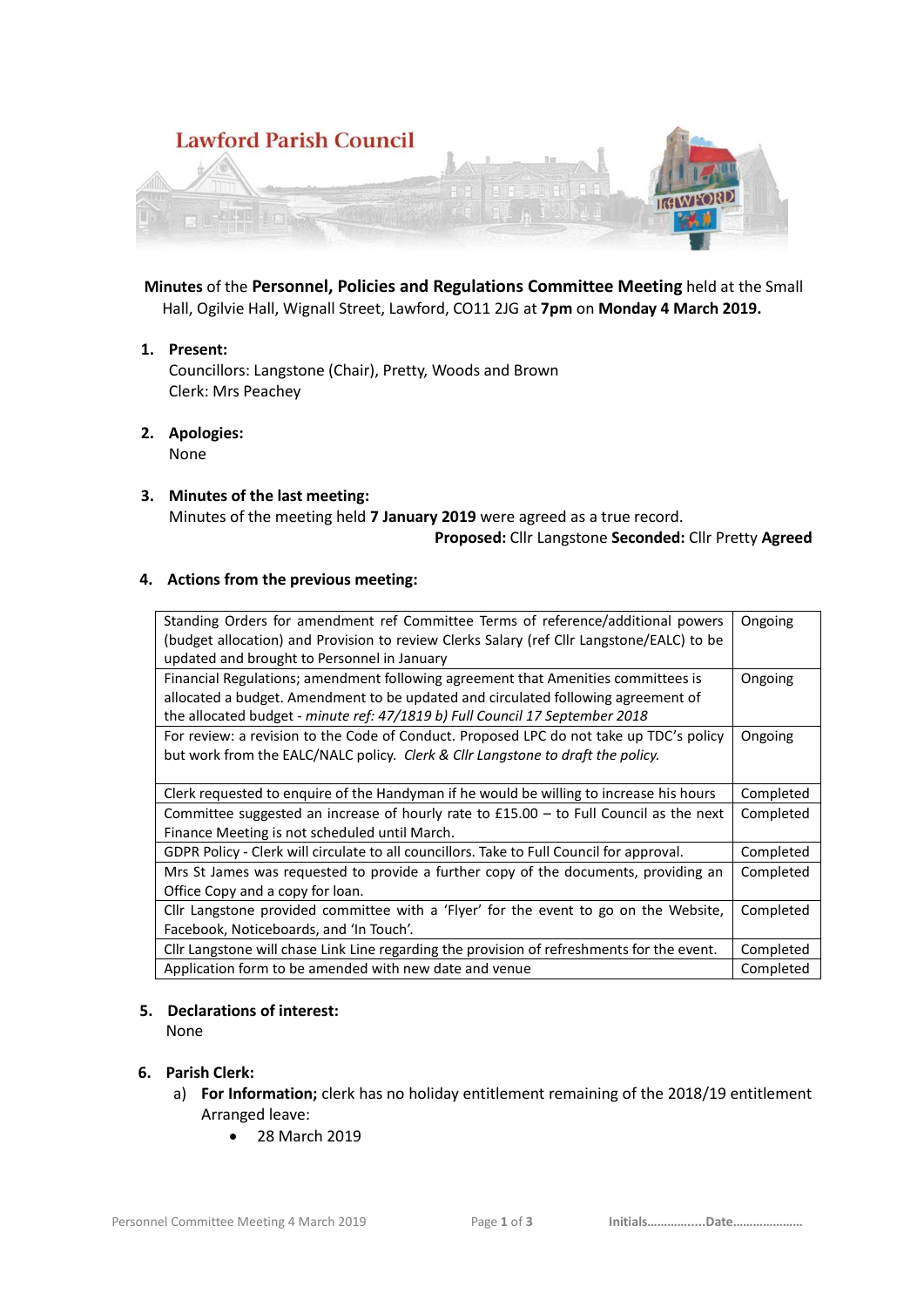### **7. Clerical Assistant and others representing council:**

a) To pay Mr Saint James for the additional work caused by a Microsoft update - 10. 75 hrs as itemised in circulated document.

 **Payment proposed:** Cllr Pretty **Seconded:** Cllr Brown **Agreed b)** Purchase of Laptop to network with new computer (advised not cost effective to repair old computer) *Note: on Personnel Agenda to discuss requirement. Outcome will be taken forward to Finance for purchase/cost decision as next Finance meeting is July 2019. In light of the Dell Laptop, previously used to download VAS data, being determined not fit for this particular purpose, it was recommended Council purchase a new laptop to a maximum cost of £450.00, together with a Life time copy of Microsoft Office. It was noted offers were available where an old laptop would be taken in part exchange for a new laptop, giving a £50 discount.* **Proposed:** Cllr Brown **Seconded:**  Cllr Pretty **Agreed**

- c) IT Support it was suggested contact be made with Colchester IT (Nigel Finks or Mike Brown) **Action**
- d) Review Continuing GDPR support 3hrs per week provided by Mrs Saint James. Much work remains and it was proposed Mrs Saint James continue working 3hrs per week until July when Personnel can again review.

# **Proposed:** Cllr Pretty **Seconded:** Cllr Brown **Agreed Action**

## **8. Council/Councillors:**

*a)* **For information:** Clerk continues to work with Cllr Langstone to amend/update Standing Orders, Financial Regulation and Code of Conduct. *As this work cannot be completed due to time constraints, and given the pending elections, it was decided this work should be taken forward to the new Personnel Committee.*

#### **Proposed:** Cllr Brown **Seconded:** Cllr Pretty **Agreed**

- b) **For review**:
	- i. GDPR to identify the Data Controller and Data Processor. **Note:** Council are Data Controllers and have to appoint Data Processors

It was **Proposed** the Clerk and Mrs Saint James be appointed Data Processors.

### **Proposed:** Cllr Langstone **Seconded:** Cllr Pretty **Agreed**

ii. Recommended by Mrs St James - council set up a GDPR Committee. It was **proposed** rather than set up a separate committee, this responsibility sit with Personnel Committee and it be renamed **Personnel, Policies, Regulations and GDPR Compliance Committee**

 **Proposed:** Cllr Brown **Seconded:** Cllr Woods **Agreed**

c) **For Information: The Public Bodies (Websites and Mobile Applications) (No2) Accessibility Regulations 2018 –** from 23/09/19 every new public sector website and app will need to meet certain accessibility standards and publish a statement stating they have been met. **Existing websites** will have until the 22/09/2020 to comply. **It was noted** that when a new website is implemented this must be taken into account.

## **9. Parish Meeting 2019:**

14 March 2019 – Cllr Langstone advised

- a) Linkline will be doing the catering.
- b) To date there are 10 tables + council's table

#### **10. Legal Updates:**

Circulated with Agenda